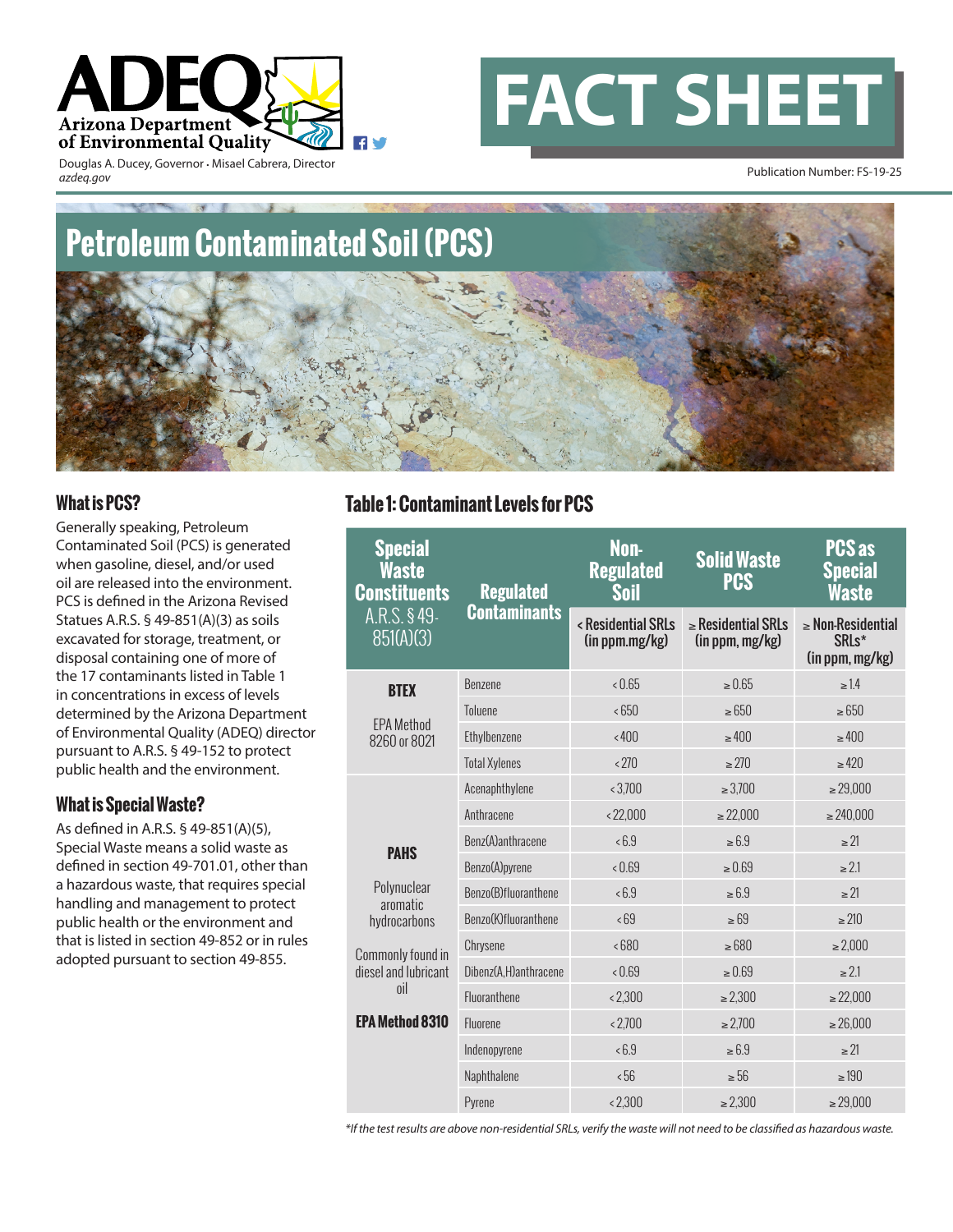# **FACT SHEET**

#### **PCS as Special Waste**

PCS as Special Waste is PCS as defined in A.R.S. § 49-851(A)(3), which are not Solid Waste PCS or hazardous waste (unless excluded under 40 CFR 261.4 (b)(10)), and one or more of the 17 contaminant levels in Table 1 have exceeded the nonresidential Soil Remediation Levels (SRLs). PCS shipped for storage, treatment, or disposal to an ADEQ permitted facility is designated special waste at or above the Non-Residential SRLs because its treatment, storage, transportation, or disposal has the potential to cause adverse effects on public health and the environment.

### **Solid Waste PCS**

Solid Waste PCS is PCS as defined in (A.R.S.) § 49-851(A)(3), which are not PCS as Special Waste or hazardous waste (unless excluded under 40 CFR 261.4 (b)(10)), and one or more of the 17 contaminant levels have exceeded the residential SRLs but have not reached the non-residential SRLs. Solid Waste PCS is then shipped for storage, treatment, or disposal to an ADEQ permitted facility. These soils are exempt from PCS rules except for the waste determination requirements and are subject to solid waste regulations found in the A.A.C. Title 18, Chapter 8, Article 16.

#### **Exemptions from PCS rules**

Excavated soil that has had a waste determination conducted, including sampling and testing for the 17 contaminant levels in Table 1, and the levels of regulated contaminant are at or below the residential SRLs are nonregulated soils and are EXEMPT from PCS rules. These soils are exempt from regulation as a solid waste provided that the applicable requirements under A.R.S. § 49-701.02 are met.

Asphaltic cement, which is nonhazardous waste, is exempt for PCS rules.

Soils which are contaminated with petroleum, which have been generated by households and which are not hazardous waste, are exempt from PCS rules.

### **I think I have PCS. Now what do I do?**

A generator must determine if the soil is hazardous waste (unless excluded under 40 CFR 261.4 (b)(10)), PCS as Special Waste, Solid Waste PCS, or non-regulated soil through waste determination. Waste determination must be made through laboratory analysis by a laboratory licensed through the Arizona Department of Health Services (ADHS) or by generator knowledge. ADEQ may require sampling to confirm accuracy if generator knowledge is used. The basis for determination must be maintained for at least 3 years and must be made available upon ADEQ request.

Waste determination using laboratory analysis is required to be performed in accordance with a written site-specific sampling plan using either of the following:

- "Test Methods for Evaluating Solid Waste", EPA SW-849, 3rd Edition Volume II: Field Manual, Physical/ Chemical Method, Chapter Nine (SW-846 Third Edition).
- ADEQ's Petroleum Contaminated Soil sampling plan. The sampling plan is available at azdeq.gov/ PetroleumContaminatedSoil.

#### **I have PCS. Now what do I do?**

- Obtain a Special Waste ID Number, as defined in A.A.C. R18-13-1302.
- Complete the "Generator" section of a special waste manifest prior to offsite consignment, as defined in A.A.C. R18-13-1302.
- Only use a shipper/transporter with a special waste ID number issued by ADEQ, as defined in A.A.C. R18-13- 1303.
- Dispose of PCS at a storage, disposal, or treatment facility permitted by ADEQ and that has obtained a special waste ID number.

#### **How should PCS be stored?**

A PCS storage facility cannot store a shipment of PCS for a period exceeding one year from the date of the shipment. A PCS storage facility shall obtain approval from ADEQ prior to commencement of construction or operation.

Each PCS storage area, tank, or container used for storage or accumulation of PCS must be labeled as follows:

#### **CAUTION: CONTAINS PETROLEUM CONTAMINATED SOIL GENERATOR NAME: GENERATOR SPECIAL WASTE ID#: ACCUMULATION START DATE**:

Requirements for PCS stored in tanks or containers include:

- Preventing leakage of the PCS and any free liquids from the tank or container.
- Be made of, or lined with, materials which will not react with the PCS.
- Be kept closed during storage except to add or remove PCS.
- Not be opened, handled, or stored in a manner which may rupture the tank or container or cause a leak.
- Inspected monthly by the owner and/or operator of the facility for leaks and deterioration. A written record of the inspection is required to be prepared at the time of inspection and document any corrective action, if any, that was taken as a result of the inspection.

*Instructions continued on page 3*